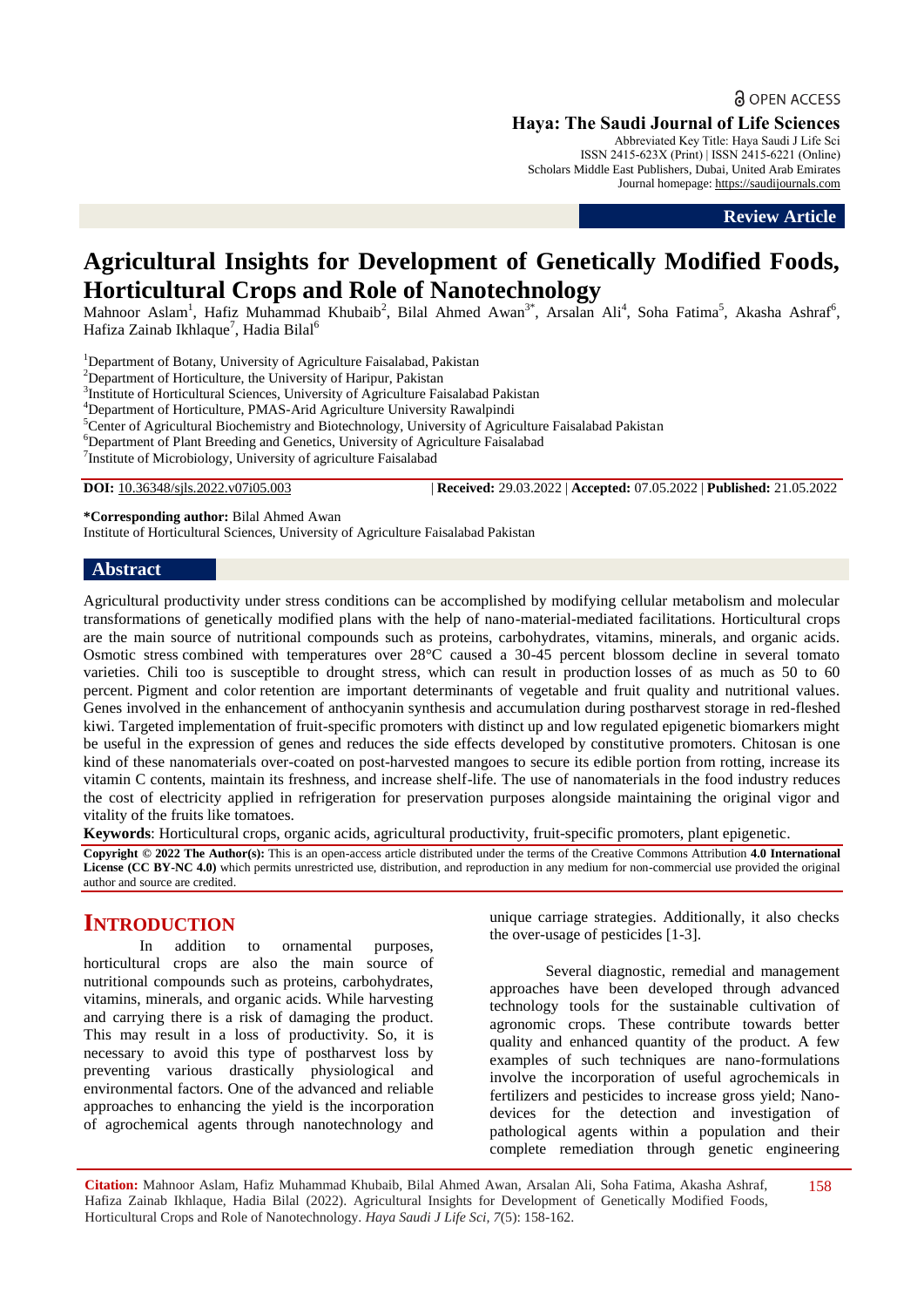procedures and post-harvest administration; Nanosensors are used to provide safety indications against sensitive and residual agrochemicals. Moreover, precision agricultural strategies also encompass improving crop productivity by reducing the risks of soil, water, and nutrients lost due to emissions and leaching and avoiding other environmental calamities. Nano-particle mediated gene editing and DNA transfer in plants have got a tremendous place in modern farming technology as it assists in developing pestresistant varieties of plants and long-term food preservation. Higher biomass to fuel production is another important milestone achieved via nanotechnology [4-7].

Amendment in agricultural productivity under stress conditions can be accomplished by modifying cellular metabolism and molecular transformations of genetically modified plans with the help of nanomaterial-mediated facilitations. The application of nano-particles in agricultural practices got a special role in modern age farming due to their tiny size, distinctive photosensitive properties and low surface area to volume ratio, and unique physio-chemical attributes. These vary in size from 2 nm to 100 nm within one or several dimensions in the form of nano-sheets, nanotubes, nano-powders, nano-fibers, nano-crystals, or nano-clusters. Abrupt usage of fertilizers to increase crop productivity has caused immense damage to the environment. This problem, now, can be encountered by the addition of nanomaterials within fertilizers. Nano-coating of fertilizers improves the rate of dissolution and enhances the absorption through the roots of plants. Hence rapid and sustainable usage of nanomaterial's intervened fertilizers not only reduces the risks of environmental degradation but also saves farmers from expenses of their crop management [8-11].

To meet the nutritional demands of an extensively growing population all around the world several effective agricultural approaches have transfigured the global food supply to a great level, known as Green Revolution, but it also has put numerous detrimental, involuntary impacts on the environment and ecosystem, underlining the necessity of further sustainable farming strategies. Excessive and inadvertent treatment of fertilizers and pesticides to achieve higher harvests resulted in an elevation of minerals and toxic chemicals in groundwater and surface water which in due course imposes drastic impacts on the quality of drinking water and soil profile. As a result, several eco-unfriendly and alarming situations have been ascended such as eutrophication, killing of useful insects and wildlife, and the degraded soil may need expensive reclamation measures like increased irrigation, energy, and nutrients to restore the productivity of the soil [12-14].

#### **Horticultural crops, Vegetables and Fruits**

Amino acids (proteins) are a great source of useful metabolites and energy. 20 types of amino acids are considered necessary for the normal development and growth of human beings. All these amino acids are obtained from the food contents derived from the plants. To get additional contents of amino acids from crop plants, traditional breeding and mutagenic methods have participated a leading role. Recent research on some model plants such as Arabidopsis gives a detailed understanding of the metabolic pathways, intermediate compounds, and enzymes involved in biosynthesis, degradation, and regulation of amino acids. These investigatory measures have provided feasibility in applying genetic engineering techniques for bringing improvements in the levels of amino acids in crop plants. However, this approach is ruled out in the case of some vital amino acids like Trp., Phe, Lys, Val., Leu, due to highly regulated negative feedback loops and targeted degradation of amino acids by catabolic reactions, for example, degradation of lysine in the tricarboxylic acid cycle [15, 16].

Osmotic stress combined with temperatures over 28°C caused a 30-45 percent blossom decline in several tomato varieties. Chili too is susceptible to drought stress, which can result in production losses of as much as 50 to 60 percent. Leading to a decline in oxygen in the root zone, most vegetables are vulnerable to excess moisture stress. Under flooded circumstances, tomato plants produce intrinsic ethylene gas, resulting in the downward growth of leaves. Likewise, onion is also susceptible to over-irrigation during its bulb formation stage. It usually causes a 30-40% yield loss. The impact of these strains would be worsened in a climate change scenario. The response of plants to stressful situations is dependent on the stage in development as well as the duration and harshness of the strains, and they are the leading source of yield losses for more than half of all vegetation globally [16, 17].

Pigment and color retention are important determinants of vegetable and fruit quality and nutritional values as addressed in several publications. The scientists investigated the temporal and spatial regulations of anthocyanin synthesis by tracking its genetic codes in taproots of radish. It is manifested that morphological characters are significantly influenced by five different genes. Genes involved in the enhancement of anthocyanin synthesis and accumulation during postharvest storage have been identified in red-fleshed kiwi. Genetic polymorphisms associated with the delayed production of anthocyanin and rapid degradation of the peel highlight the variations in color fading controlled by the light signals in pear cultivars [18-21].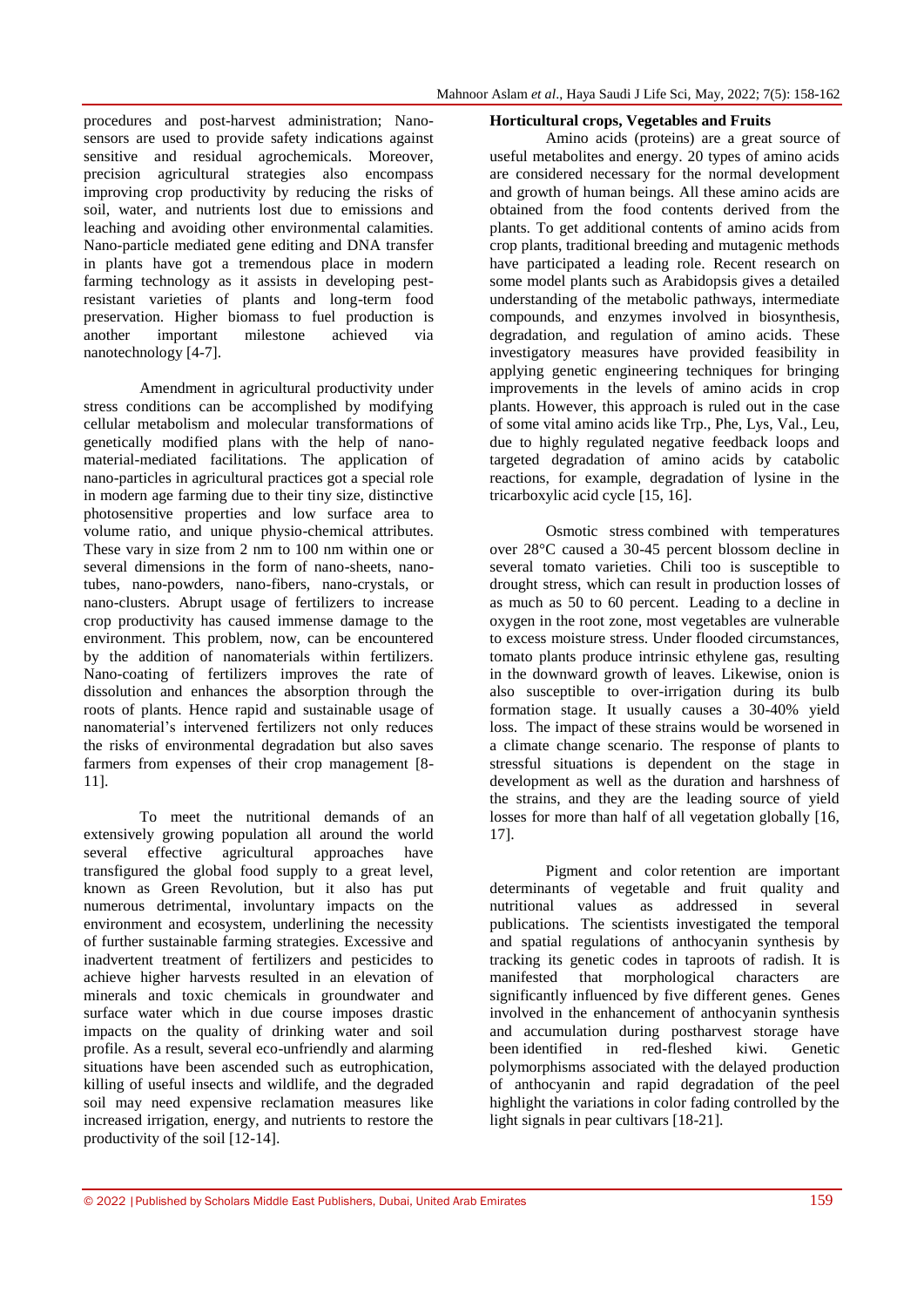MdMADS1, a MADS-Box gene, was found to have an involvement in anthocyanin accumulation in apple peel when ALA (a plant growth stimulant) was present. Increased pigmentation in peach epidermis cultivated at high altitudes and examined the influence of altitude on protein changes likely involved in ripening. Maturation of strawberries by altering abscisic acid signaling involves the regulation of FERONIA-like receptor kinase [22-24].

When temporal and spatial gene expression sequences are sought to manipulate certain plant organs or developmental phases, constitutive promoters' capacity to drive high levels of transgenic expression might be a limiting issue. The 35S promoter's constitutive production of transcription factors may restrict the proper growth of plants, resulting in phenotypic abnormalities. In all the other circumstances, the binding protein promoters might well be inactive in different plant tissue, making it inefficient for spatiotemporal transgenic expression control. Specific-tissue-targeted activators could be effective for inducing transgenic characteristics without disrupting the normal physiological processes of the plants. Numerous promoters specializing in multiple phases of the flowering period, maturation, and ripeness of fruits have been found, yet they can be utilized as genome editing techniques to increase fruit production, taste and flavor, and post-harvest storage stability. Targeted implementation of fruit-specific promoters with distinct up and low regulated epigenetic biomarkers might be useful in the expression of genes and reduces the side effects developed by constitutive promotors. Such investigations have been made for both climacteric and non-climacteric plant species [25- 27].

The rate of germination, development, and growth index of plants depends upon the uptake of essential nutrients through a special period of the lifecycle. The optimum concentration of an essential nutrient for each plant type can be determined by the "Generalized Dose-Response Curve". Below the curve concentration, it is the sub-optimal range which considerably reduces the plant growth. However, when

the curve is above the optimum range, it also constrains growth whether due to toxic effects or nutrient-induced deficiency. Here it is noteworthy to highlight that these dose-response curves not only affect the physiological processes of plants in quantitative aspects but also impose qualitative modifications instance, too much accumulation of  $NO<sub>3</sub>$  in leaves of spinach not only alters yield but also imparts negative health effects on the consumers. Hence, the nutrient competency window can be constricted and entitled "Nutrient Acceptability [1, 23, 27].

One of the inquisitive groups of plant hormones is Jasmonates. These are part of complicated but specific interactions among plants, pests, and biological predators of those pests. Scientific investigations have made a clear linking of Jasmonates with other hormones and metabolic pathways. These chemical compounds have been recognized to exhibit substantial biochemical and physiological roles in plants. In due course of their significance in the horticultural field, there is much demand for extensive research on them which may undoubtedly contribute to magnifying the production of the horticultural crop [12, 16, 18].

### **Application of Nanotechnology in Advancements of Horticultural Science**

On surface coating with characteristic nanoparticles or injecting inside the pulp of fruits has got a tremendous position in recent nutritional amendments and preservation strategies. Quite a lot of such chemicals have been synthesized and integrated into distinct classes of fruits and vegetables to upturn the nutrient contents of fruits and their post-harvest stability and longevity. Chitosan is one kind of these nanomaterials over-coated on post-harvested mangoes to secure its edible portion from rotting, increase its vitamin C contents, maintain its freshness, and increase shelf-life. Similarly, observations have been made that chitosan coatings over pomegranate and sweet cherries protect them from microbial attacks, upregulate anthocyanin activities, prevent color changes and retain water contents [28-30].

| Nanotechnology/       | <b>Application</b>                                                                    | <b>Improvements</b>                                                                                                    | <b>Characteristics</b>                                                                     |
|-----------------------|---------------------------------------------------------------------------------------|------------------------------------------------------------------------------------------------------------------------|--------------------------------------------------------------------------------------------|
| <b>Nanoparticles</b>  |                                                                                       |                                                                                                                        |                                                                                            |
| Nanoparticles         | Pulp of fruits                                                                        | Nutritional amendments                                                                                                 | Increase shelf-life                                                                        |
| Chitosan              | Nanomaterials over-coated on<br>post-harvested mangoes                                | Edible portion from rotting,<br>increase its vitamin C contents,<br>maintain its freshness, and increase<br>shelf-life | Increase its vitamin C<br>contents, maintain its.<br>freshness, and increase<br>shelf-life |
| Chitosan<br>treatment | Higher concentrations of<br>chitosan seem to be effective<br>in extending fruit yield | features in kiwi fruits                                                                                                | increase shelf-life                                                                        |
| Chitosan              | Chitosan coatings over<br>pomegranate and sweet<br>cherries                           | Protect them from microbial<br>attacks, upregulate anthocyanin<br>activities.                                          | Prevent color changes<br>and retain water contents                                         |

 $@$  2022 |Published by Scholars Middle East Publishers, Dubai, United Arab Emirates  $160$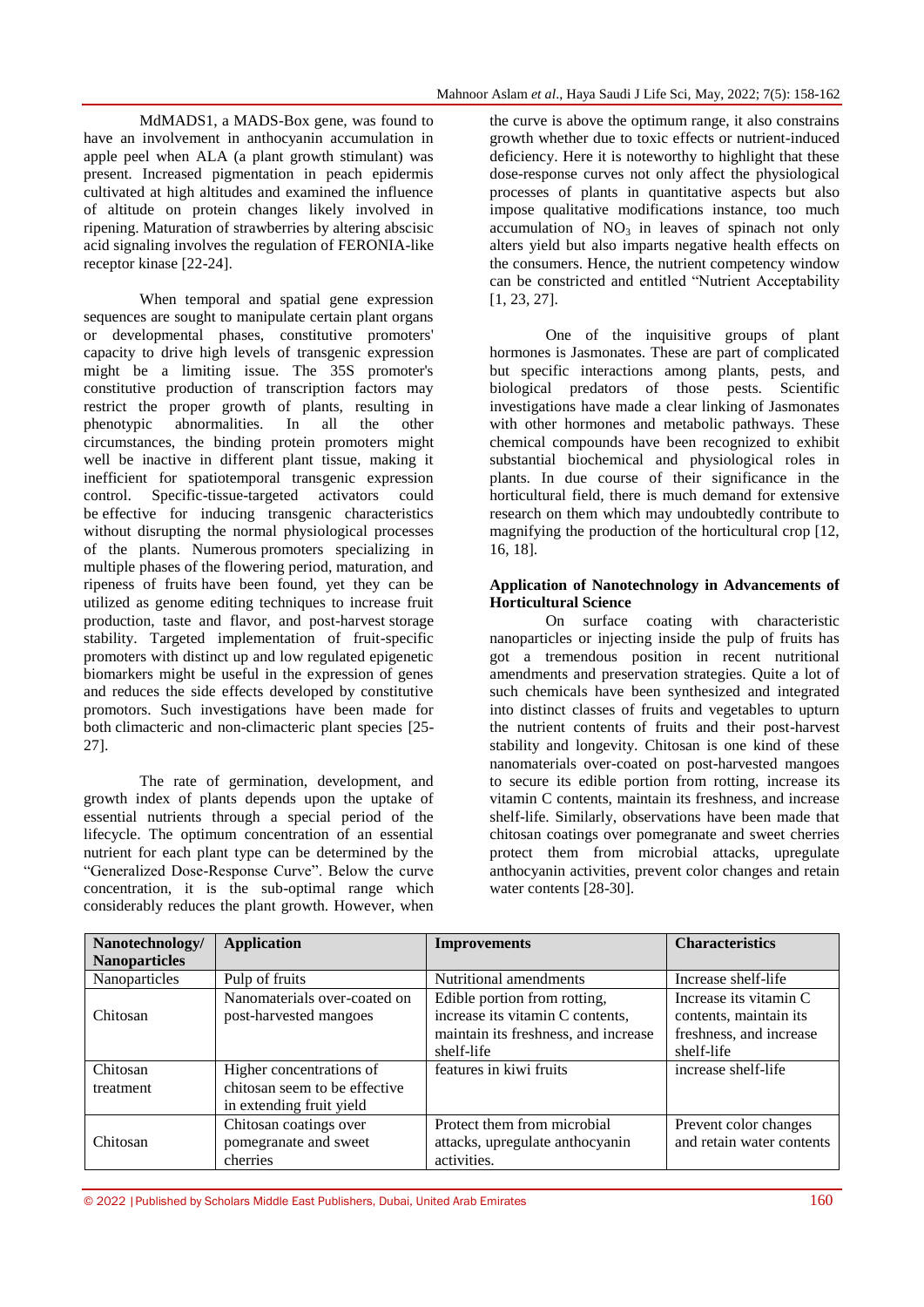One of the most vulnerable fruits is bananas which spoil faster than other fruits. Spoilage of peaches is another serious issue that affects their economic worth. Edible chitosan can be used to delay ripening and increase long-term stability. Nevertheless, chitosan treatment led to a considerable reduction in oxidative stress, aging prevention, delaying fruit set, and contour and color preservation. Higher concentrations of chitosan seem to be effective in extending shelf-life, fruit yield, and other qualitative features in kiwi fruits. The preceding examples reveal how chitosan plays an active role in increasing the structural properties and longevity of post-harvest preserved fruits, as well as maintaining their quality. The use of nanomaterials in the food industry reduces the cost of electricity applied in refrigeration for preservation purposes alongside maintaining the original vigor and vitality of the fruits like tomatoes. Similarly, carrot slices were treated with edible chitosan, which slowed the senescence, lowered carbohydrate content, and elevated phenolics content. And the same with broccoli, chitosan treatment combined with moderate heat shock extended shelf life while maintaining sensorial qualities [31-33].

It has also been manipulated in post-harvest cantaloupe melon and cucumber to induce cold tolerance, increase shelf life, preserve fruit quality, and boost antioxidant activity. People nowadays are more worried regarding quality control, which is why chitosan does have the capability for use in a variety of ways to improve. Nano-fertilizers are used in horticulture to accelerate biomass production, blooming, and viability in flowers, resulting in higher yields and better excellent orchards. In salt stress circumstances, exogenous nano-Ca supplementation on blueberries leads to improved vegetative growth and chlorophyll content in leaves. Accordingly, spraying nano-boron on mango tree leaves increases overall production and chemical and physical properties of fruits, which is likely due to increased chlorophyll and essential nutrient elements such as nitrogen (N), phosphorus (P), potassium (K), manganese (Mn), magnesium  $(Mg)$ , boron  $(B)$ , zinc  $(Zn)$ , and iron  $(Fe)$ within the foliage. Mango tree spraying with nano-zinc increases the size, quantity, and productivity of mangoes, as well as the concentrations of leaf chlorophyll and carotenoids, and the levels of numerous nutritional components such as K, N, and Zn [11, 34, 35].

# **CONCLUSION**

Horticultural production, particularly the cultivation of vegetables and fruits, supplies essential elements for well-balanced nutrition. Low-fiber cuisines significantly contribute to several of the planet's more prevalent chronic nutrition-based illnesses. When compared to cereals and pulses crops, horticultural crops produce significantly more per unit area. Intercrops are also used in horticultural crops over the first months of development.

## **REFERENCES**

- 1. Rai, M., & Ingle, A. (2012). Role of nanotechnology in agriculture with special reference to management of insect pests. *Applied microbiology and biotechnology*, *94*(2), 287-293.
- 2. El-Metwally, I. M., Doaa, M. R., Abo-Basha, A. E. A. M., & Abd El-Aziz, M. (2018). Response of peanut plants to different foliar applications of nano-iron, manganese and zinc under sandy soil conditions. *Middle East J. Appl. Sci*, *8*(2), 474-482.
- 3. Wu, L., & Liu, M. (2008). Preparation and properties of chitosan-coated NPK compound fertilizer with controlled-release and waterretention. *Carbohydrate Polymers*, *72*(2), 240-247.
- 4. Duhan, J. S., Kumar, R., Kumar, N., Kaur, P., Nehra, K., & Duhan, S. (2017). Nanotechnology:<br>The new perspective in precision The new perspective in agriculture. *Biotechnology Reports*, *15*, 11-23.
- 5. Rodell, M., Velicogna, I., & Famiglietti, J. S. (2009). Satellite-based estimates of groundwater depletion in India. *Nature*, *460*(7258), 999-1002.
- 6. Tilman, D., Cassman, K. G., Matson, P. A., Naylor, R., & Polasky, S. (2002). Agricultural sustainability and intensive production practices. *Nature*, *418*(6898), 671-677.
- 7. Wang, W., & Galili, G. (2016). Transgenic highlysine rice–a realistic solution to malnutrition?. *Journal of Experimental Botany*, *67*(14), 4009-4011.
- 8. Shaul, O., & Galili, G. (1993). Concerted regulation of lysine and threonine synthesis in tobacco plants expressing bacterial feedbackinsensitive aspartate kinase and dihydrodipicolinate synthase. *Plant Molecular Biology*, *23*(4), 759-768.
- 9. Tzchori, I. B. T., Perl, A., & Galili, G. (1996). Lysine and threonine metabolism are subject to complex patterns of regulation in Arabidopsis. *Plant molecular biology*, *32*(4), 727- 734.
- 10. Muleke, E., Fan, L., Wang, Y., Xu, L., Zhu, X., Zhang, W., ... & Liu, L. (2017). Coordinated regulation of anthocyanin biosynthesis genes confers varied phenotypic and spatial-temporal anthocyanin accumulation in radish (Raphanus sativus L.). *Frontiers in plant science*, *8*, 1243.
- 11. FWT Penning de Vries. (1989). *Simulation of ecophysiological processes of growth in several annual crops* (Vol. 29). Int. Rice Res. Inst..
- 12. Kasuga, M., Liu, Q., Miura, S., Yamaguchi-Shinozaki, K., & Shinozaki, K. (1999). Improving plant drought, salt, and freezing tolerance by gene transfer of a single stress-inducible transcription factor. *Nature biotechnology*, *17*(3), 287-291.
- 13. Hsieh, T. H., Lee, J. T., Yang, P. T., Chiu, L. H., Charng, Y. Y., Wang, Y. C., & Chan, M. T. (2002). Heterology expression of the Arabidopsis Crepeat/dehydration response element binding factor